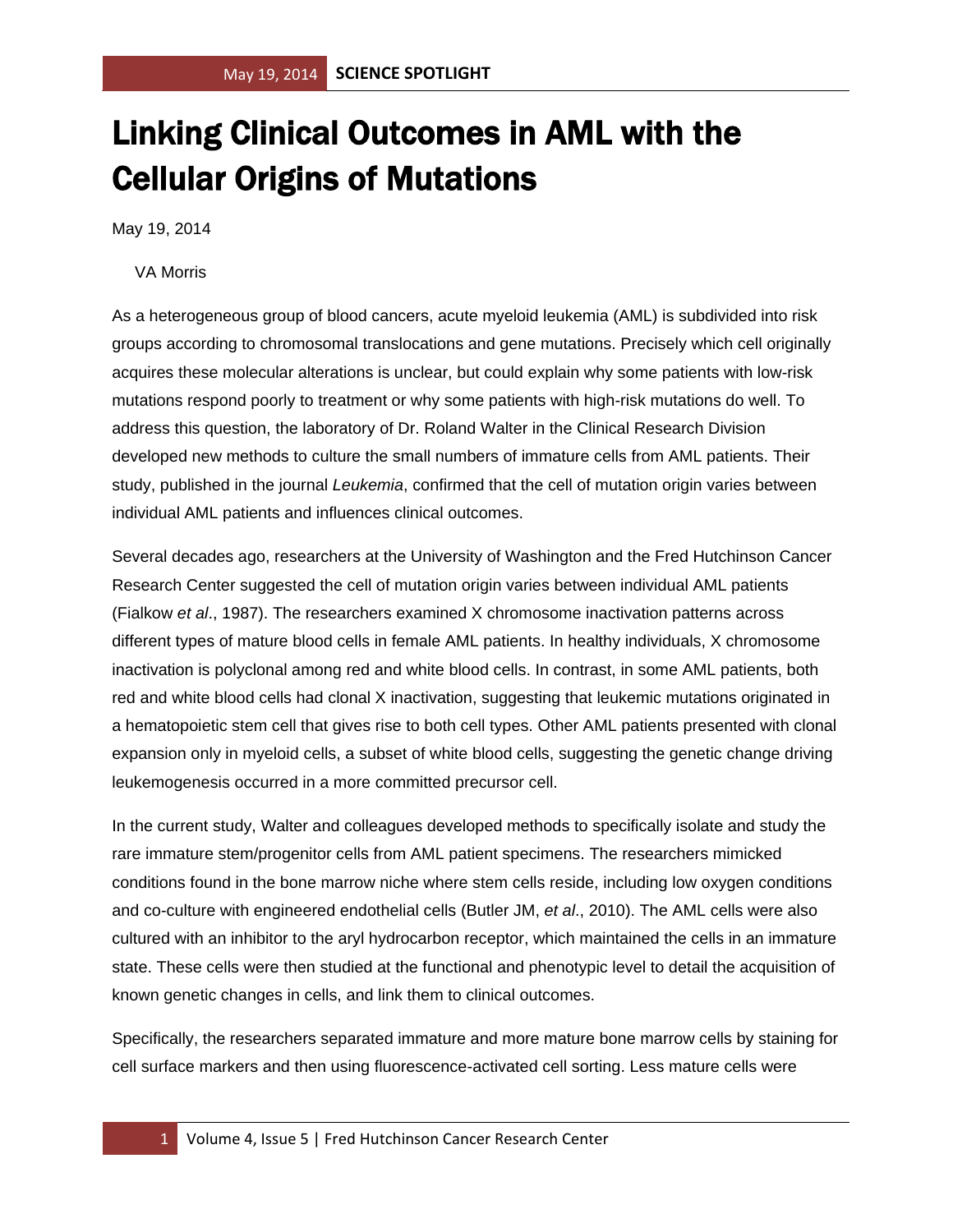defined as those that expressed CD34 but lacked expression of CD33, whereas slightly more mature progenitors were defined as those that expressed both CD34 and CD33. Sorted cells were examined for the ability to give rise to myeloid colonies *in vitro* either immediately, 2, 4, 6, or 8 weeks after sorting. The resulting colonies were then subject to molecular analysis, assessing the clonality of the cells by examining X-inactivation of the *HUMARA* gene. As was seen in the classic Fialkow experiment, Walter observed that some patients exhibited polyclonality from long-term CD34+/CD33- culture indicating that the immature cells were predominantly normal, while other patients had clonality, indicating the leukemia originated in more immature cells. By performing these experiments on 50 AML patient samples with known clinical outcomes, the researchers found that patients with predominantly leukemic cells deriving from the most immature CD34+/CD33 population had significantly lower overall and relapse-free survival than those with predominantly normal growth (P=0.045 and P=0.03 respectively, see figure).

In one subset of AML patient specimens, the researchers were able to use their methods to study the sequence of mutational acquisition for the first time in human specimens. These patients had a *CBF* translocation and other acquired mutations important for leukemogenesis. The researchers detected only *CBF* translocations in the most immature cells after long-term culture, and not the other acquired mutations. This result suggests that the *CBF* translocation arose first, priming cells to a pre-leukemic state, followed by additional mutations in more committed progenitor cells to develop full-blown AML.

According to Dr. Walter, "combining functional assays with clinical information together suggests that not only is there heterogeneity with respect to the cell type in which AML mutations are acquired, but that the maturity of mutation acquiring cells may dictate patient outcome." Furthermore, Dr. Walter states that the data supports "the idea that the context in which the mutation occurs may be more important than the mutation per se." Dr. Walter cautions that newer targeted therapies aimed at eradicating AML stem cells cannot be a "one size fits all" approach, but may need to be tailored to the type of AML. Specifically, their results suggest that treatments which target cells with the more differentiated marker CD33 may fail for patients that acquire mutations in more immature stem cells.

[Walter, RB, Laszlo, GS, Lionberger, JM, Pollard, JA, Harrington, KH, Gudgeon, CJ, Othus, M, Rafii,](http://www.ncbi.nlm.nih.gov/pubmed/24721792?otool=fhcrclib)  [S, Meshinchi, S, Appelbaum, F, Bernstein, I.](http://www.ncbi.nlm.nih.gov/pubmed/24721792?otool=fhcrclib) 2014. Heterogeneity of clonal expansion and maturation-linked mutation acquisition in hematopoietic progenitors in human acute myeloid leukemia. *Leukemia*. Epub ahead of print, doi: 10.1038/leu.2014.107.